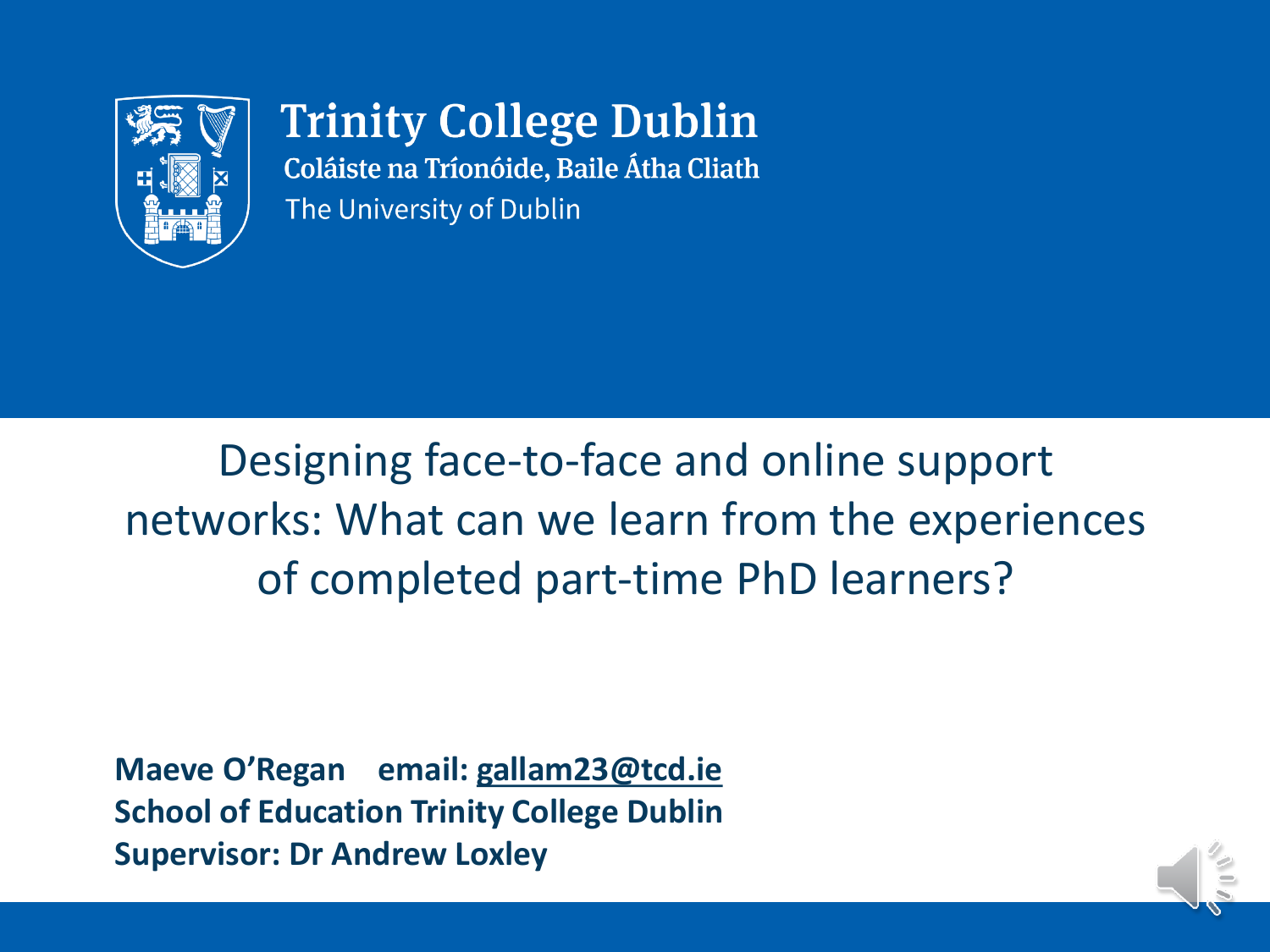



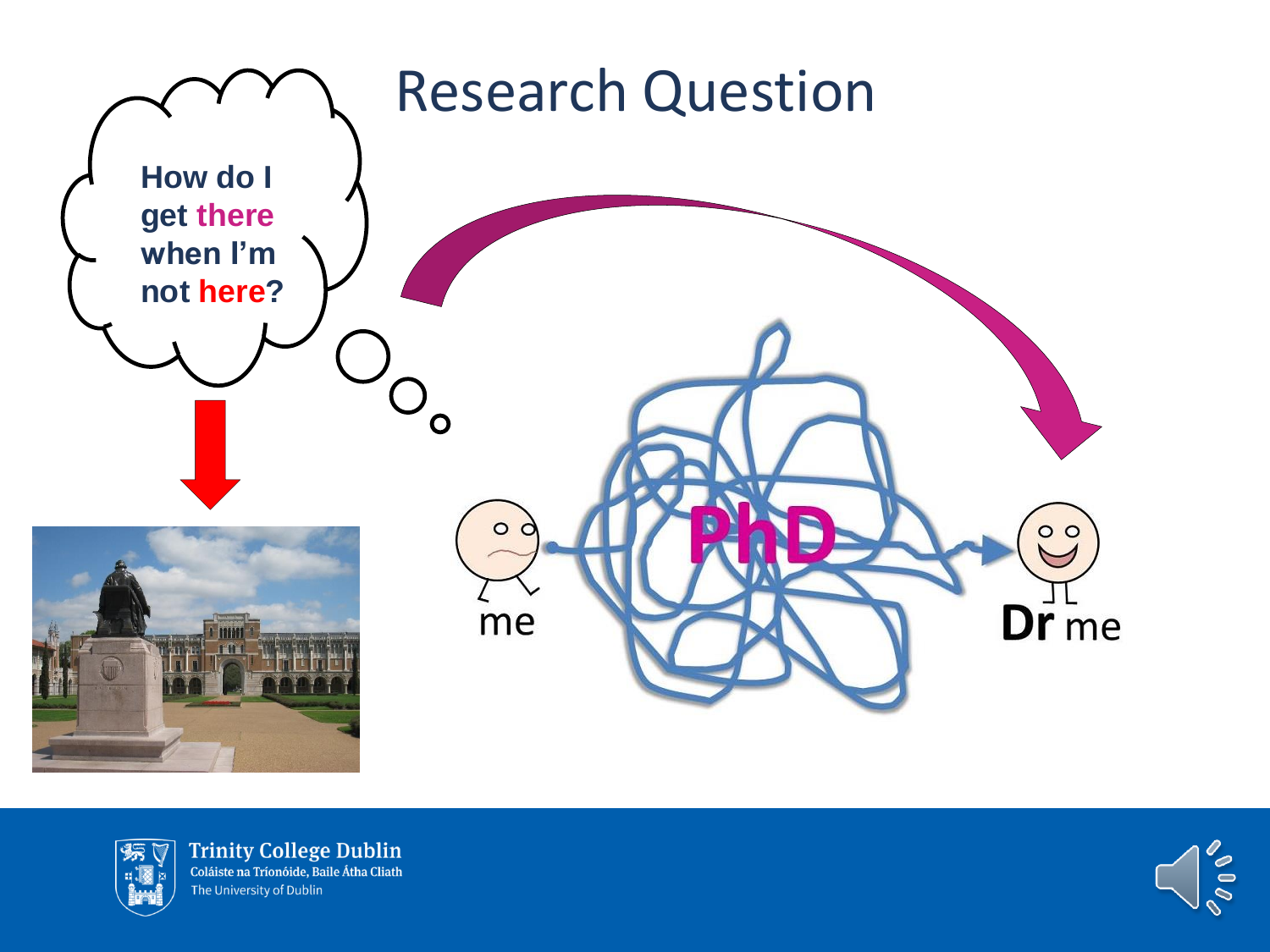#### What I would like to explore



**on part-time PhD learner progression and 1** 

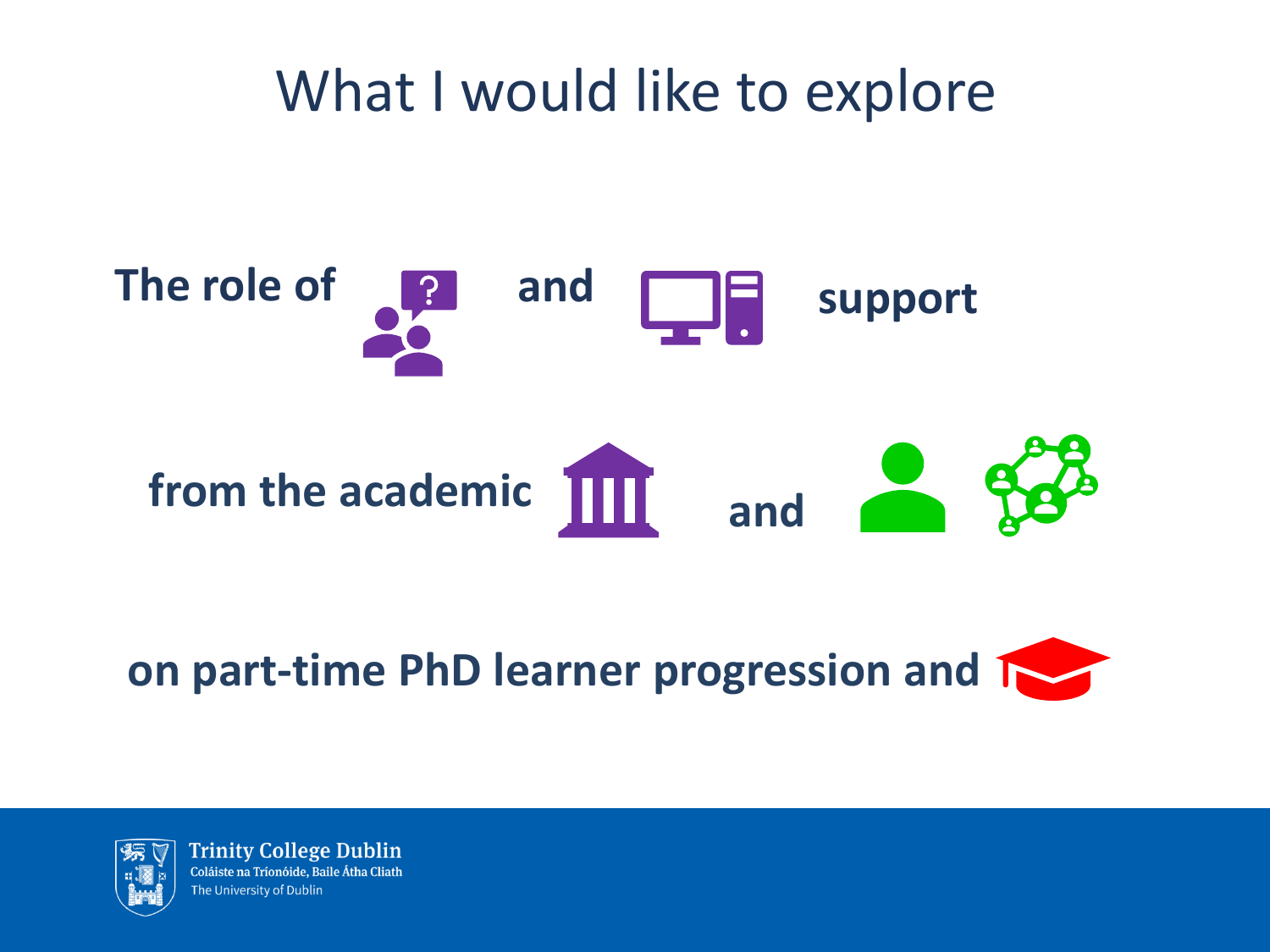# HE Policy objectives in Ireland

Strategy for Higher Education 2030 (DoES, 2011) identifies goals of:

- 1) increasing doctoral enrolments
- 2) supporting needs of diverse learners including:
- online
- mature
- distance
- working and part-time

So………………………………………….



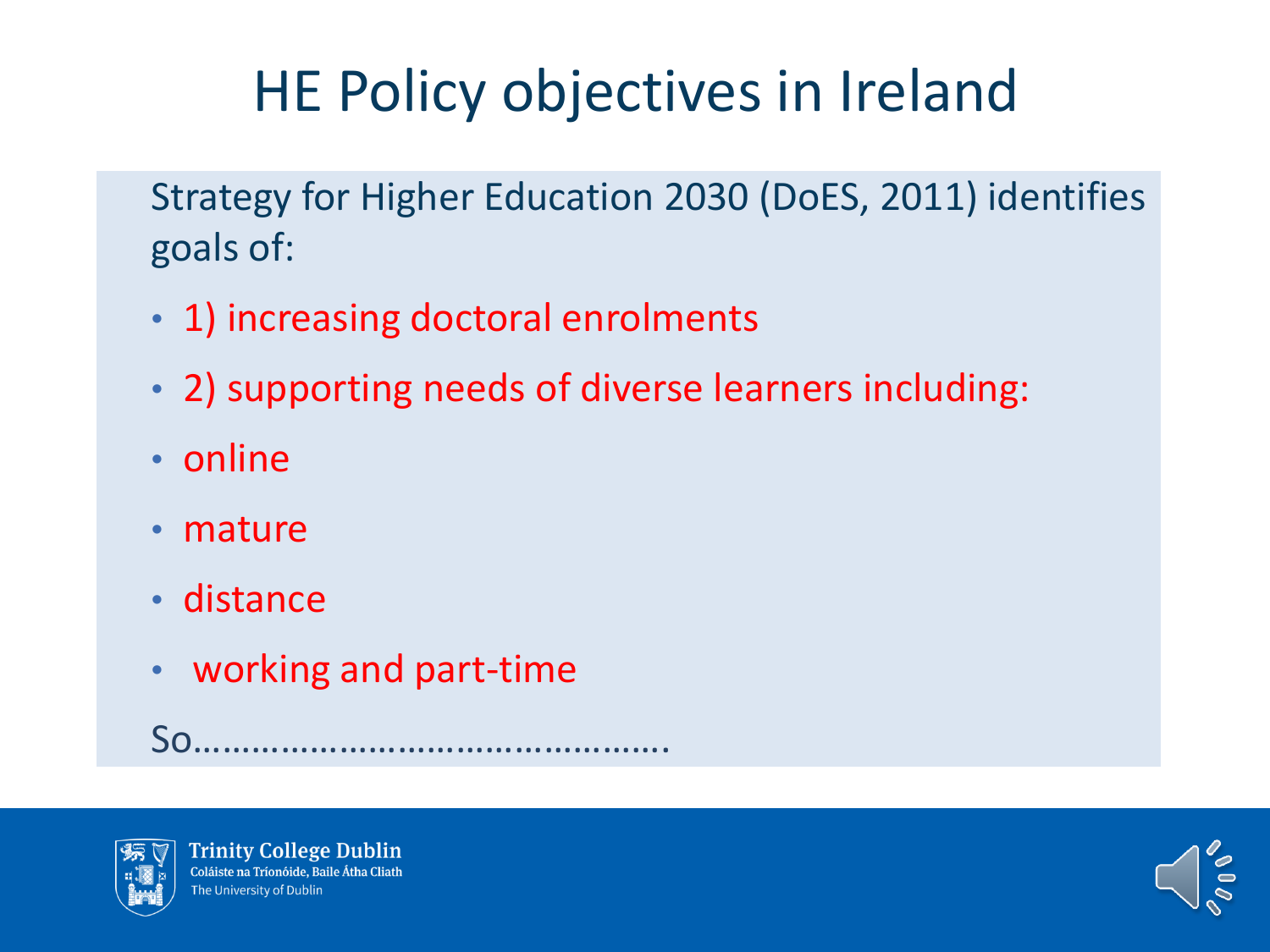#### The part-time PhD learner



# **Doctoral qualification Part-time Mature Often self-funding PhD**



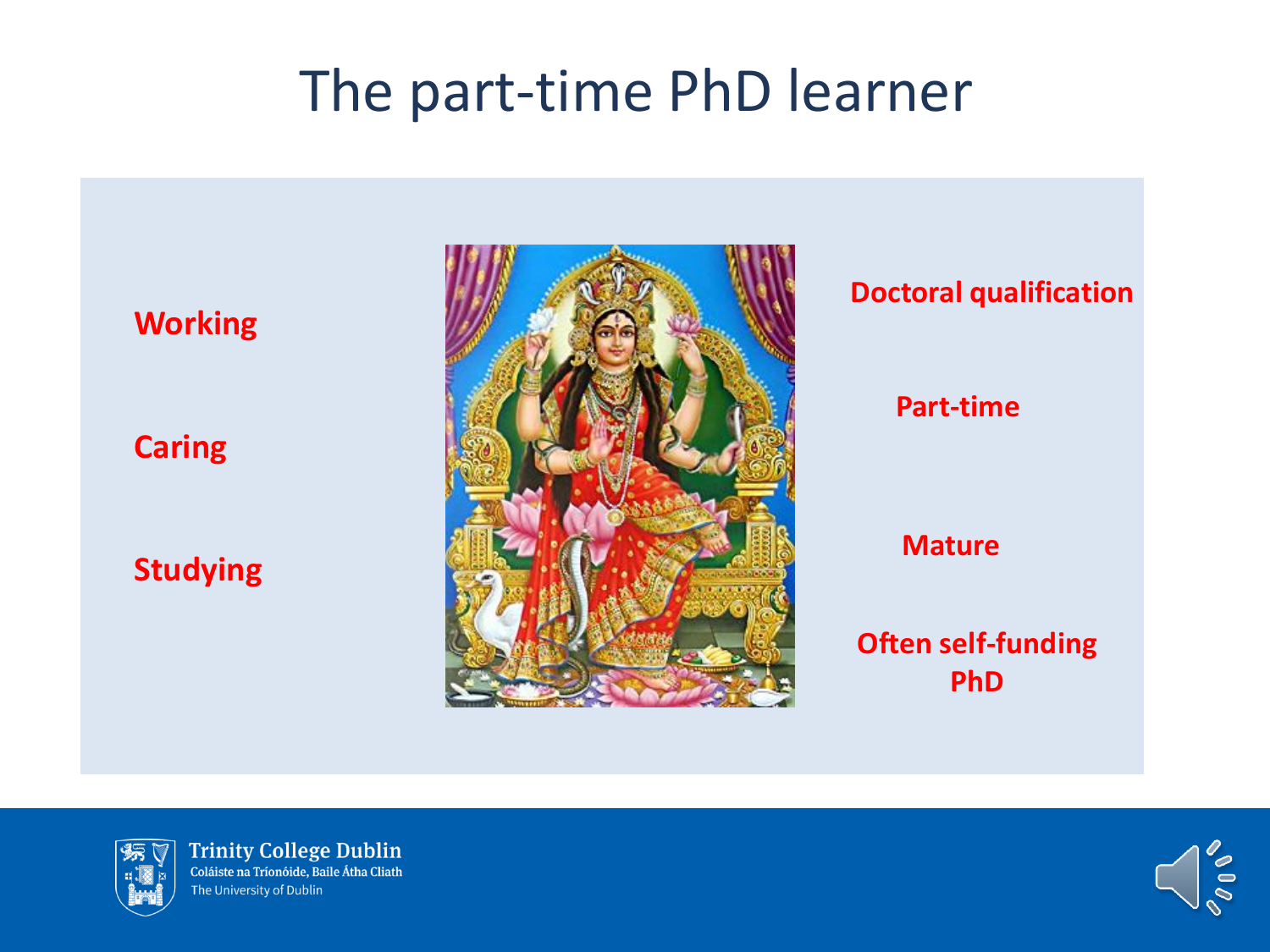### Why completed PhD learners?



**Pilot study findings (n=18 p/t and f/t PhD in a HEI) Completed PhD learners had a better sense of what had influenced progression at each stage of the journey than early or mid-stage PhD candidates.**



**Main Study: Completed part-time PhD learners in AHSS disciplines in the university sector in Ireland.**

**83% p/t PhD** are in the university sector in Ireland and **50%** are in (AHSS) Arts, Humanities and Social Science disciplines (HEA, 2018)

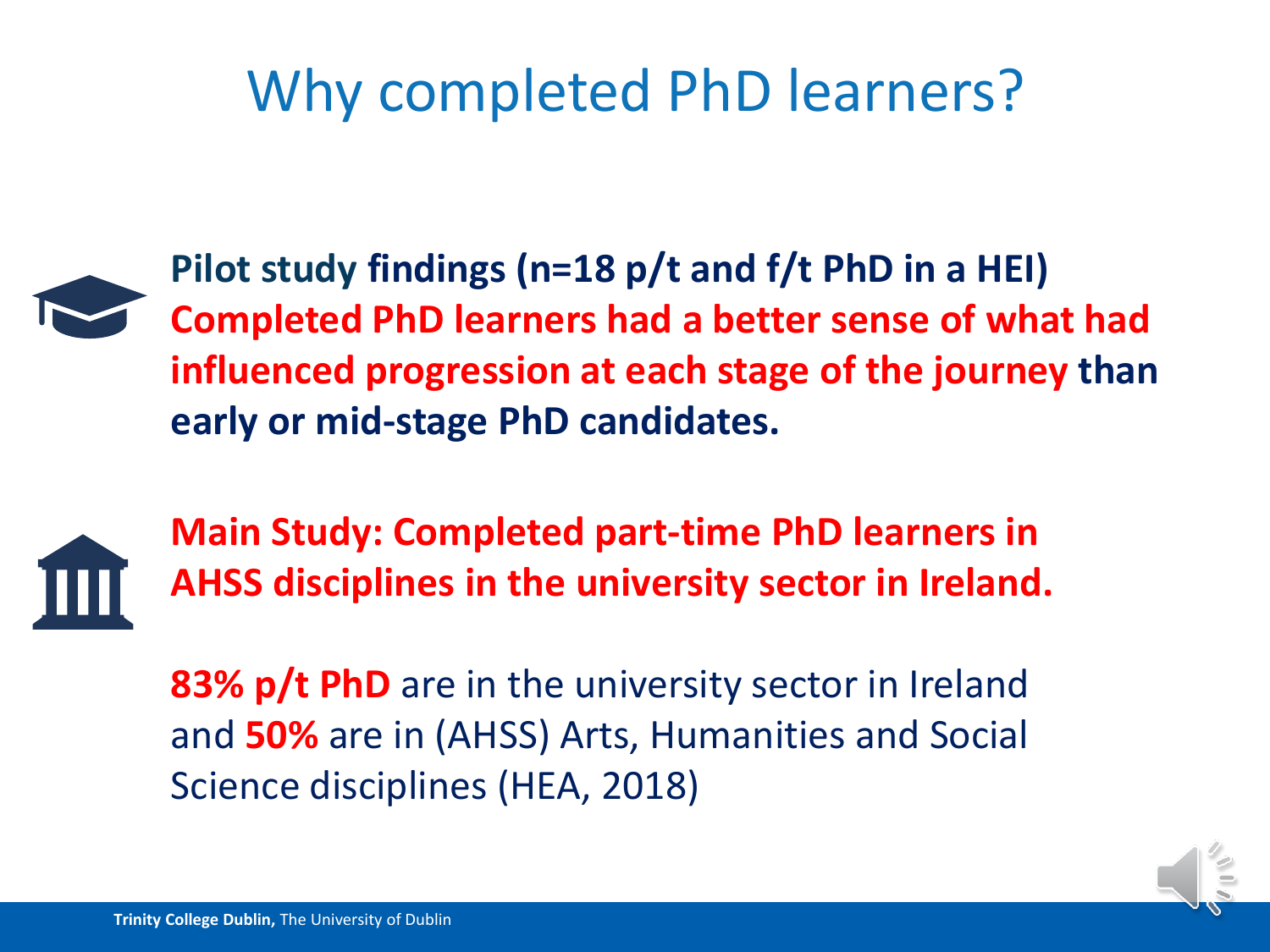#### Conceptual Approach and methodology

**Questionnaire based on Actor-Network-Theory (Latour, 2005)**



**Interview based on theories of Agency (e.g. Archer, 2004)**

**What F2F and online information & support did you access from the academic institution during your PhD?**

**What, if any, actions did you take to access information and support (from the institution or personal networks) during your PhD?**



**15 p/t PhD completers from 4 universities in Ireland**

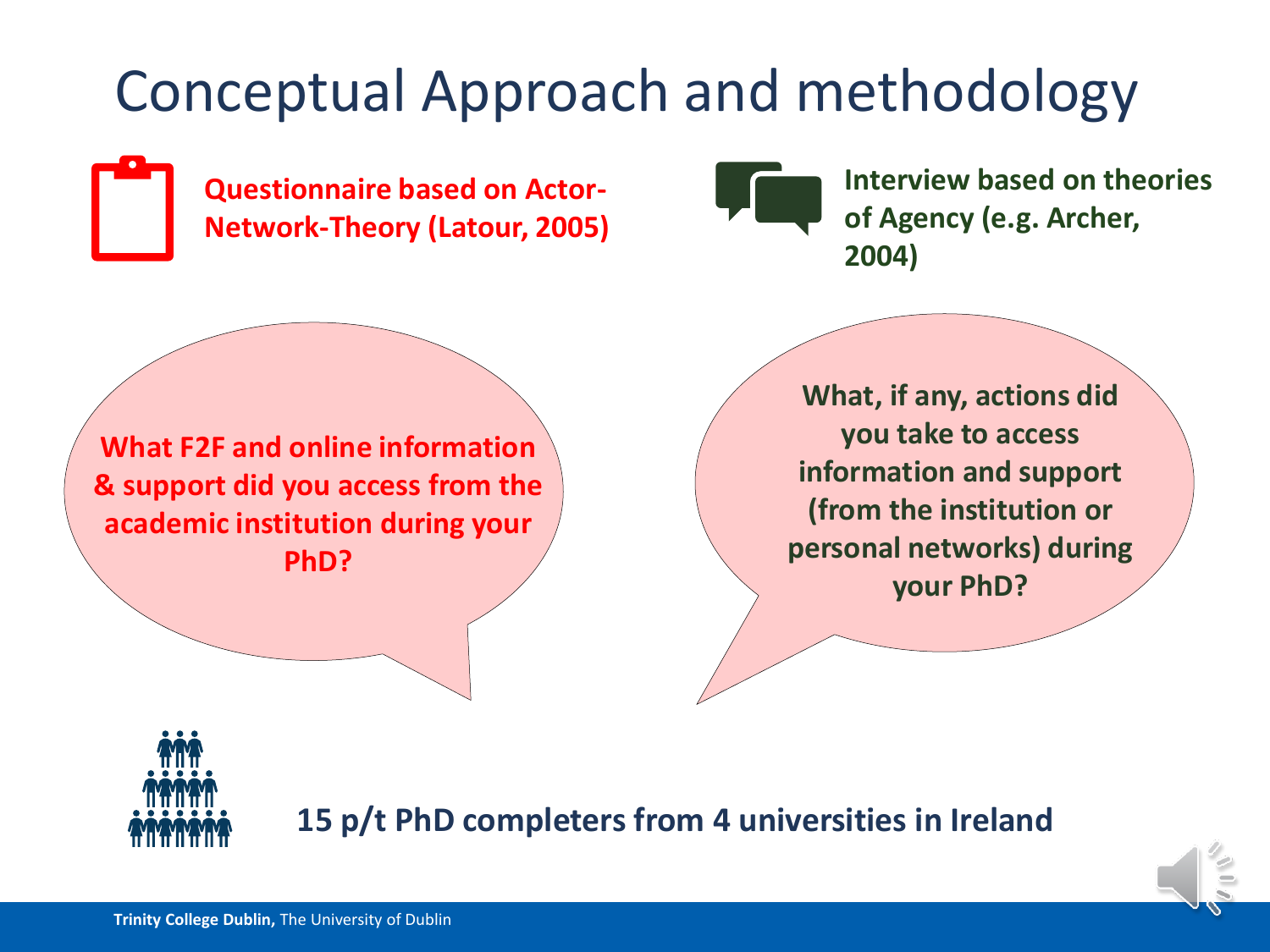# Preliminary findings



- **We are a nation of talkers and like informal communication with supervisor & colleagues**
- **P/t PhDs have** *less access to "coffee culture"***, training and informal networks on campus than F/T PhD**



• **Limited use of online support and information from universities. Difficulty navigating the system and regulations.** *"It's there somewhere but hard to find" (quote from participant re data on university website)* 



• **P/T PhD learners accessed support outside of the university to progress with PhD e.g. colleagues, peers, What's App, PhD Forums and Thesis Writing websites.**



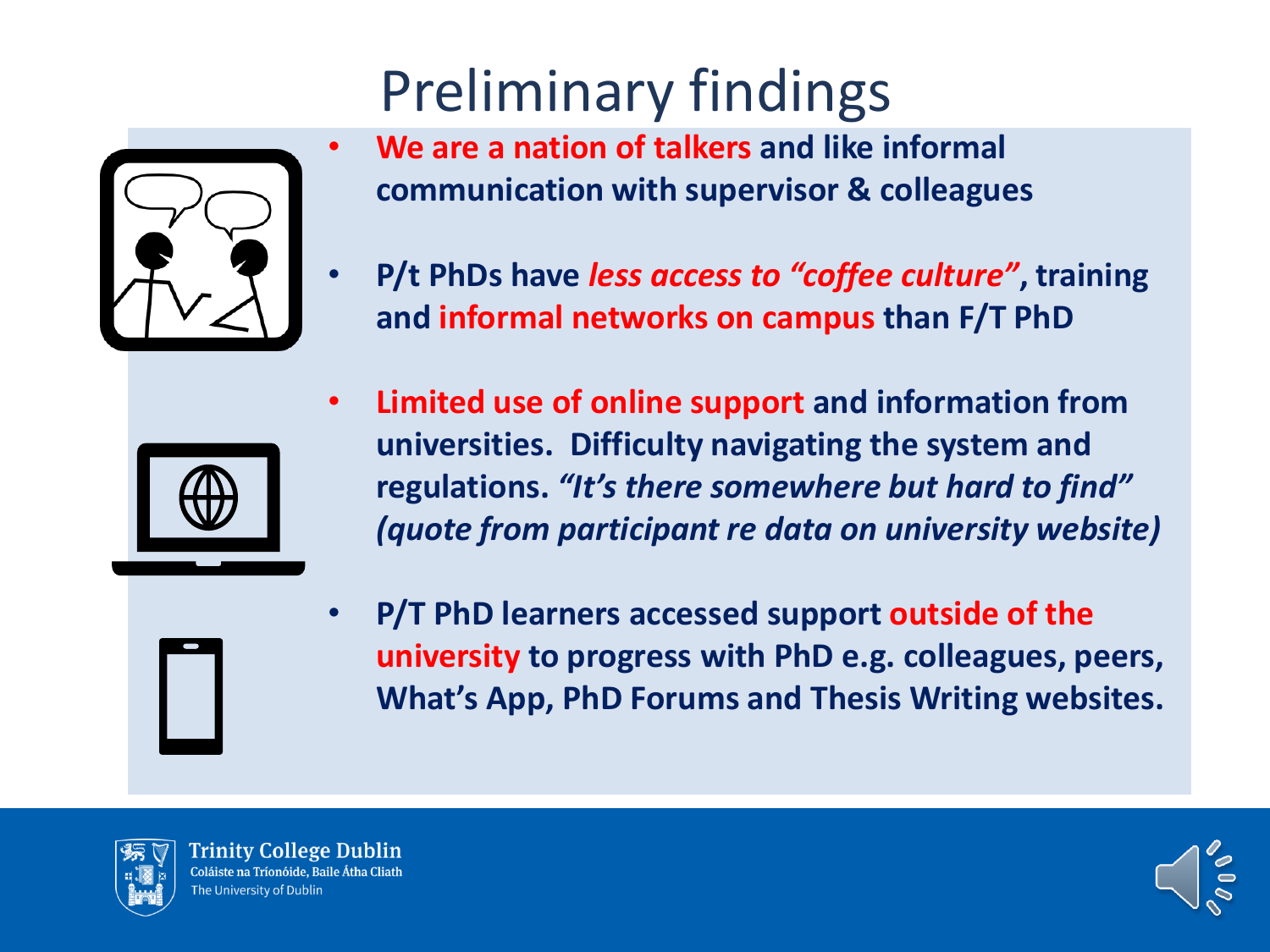#### Next steps

**How do we bring the academic institution to the individual student (F2F and online) to enhance learning experience, progression and completion?**

• *"Whether you are in Dubai, Sydney or San Francisco."* **(Quote from participant)**